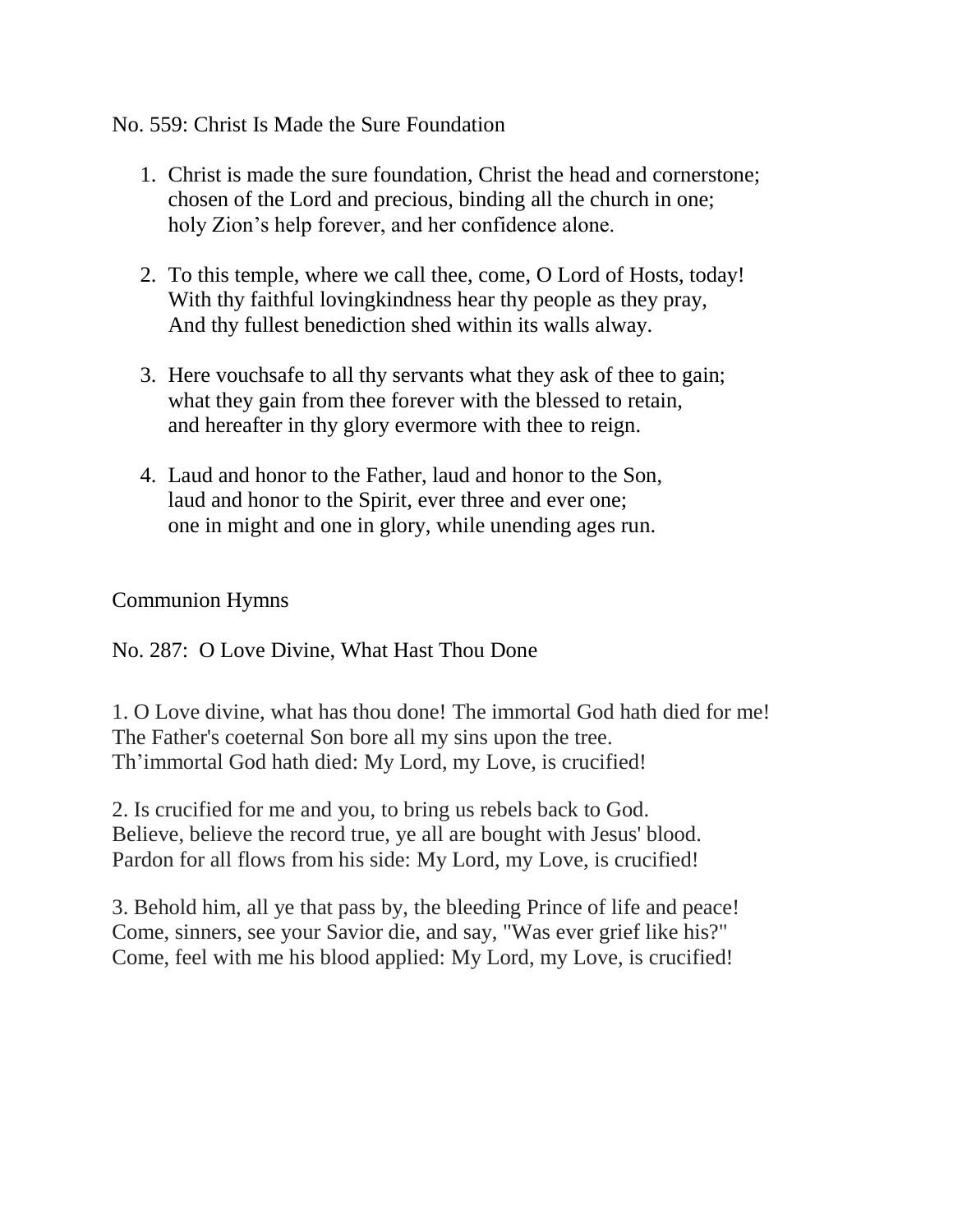No. 292: What Wondrous Love Is This

1 What wondrous love is this, O my soul, O my soul, what wondrous love is this, O my soul! What wondrous love is this that caused the Lord of bliss to bear the dreadful curse for my soul, for my soul, to bear the dreadful curse for my soul!

2 What wondrous love is this, O my soul, O my soul, what wondrous love is this, O my soul! What wondrous love is this that caused the Lord of life to lay aside his crown for my soul, for my soul, to lay aside his crown for my soul.

3 To God and to the Lamb I will sing, I will sing, to God and to the Lamb I will sing; to God and to the Lamb, who is the great I AM, while millions join the theme, I will sing, I will sing, while millions join the theme, I will sing.

4 And when from death I'm free, I'll sing on, I'll sing on, and when from death I'm free, I'll sing on; and when from death I'm free, I'll sing and joyful be, and through eternity I'll sing on, I'll sing on, and through eternity I'll sing on.

No. 295: In the Cross of Christ I Glory

1. In the cross of Christ I glory, towering o'er the wrecks of time; all the light of sacred story gathers round its head sublime.

2. When the woes of life o'ertake me, hopes deceive, and fears annoy, never shall the cross forsake me. Lo! it glows with peace and joy.